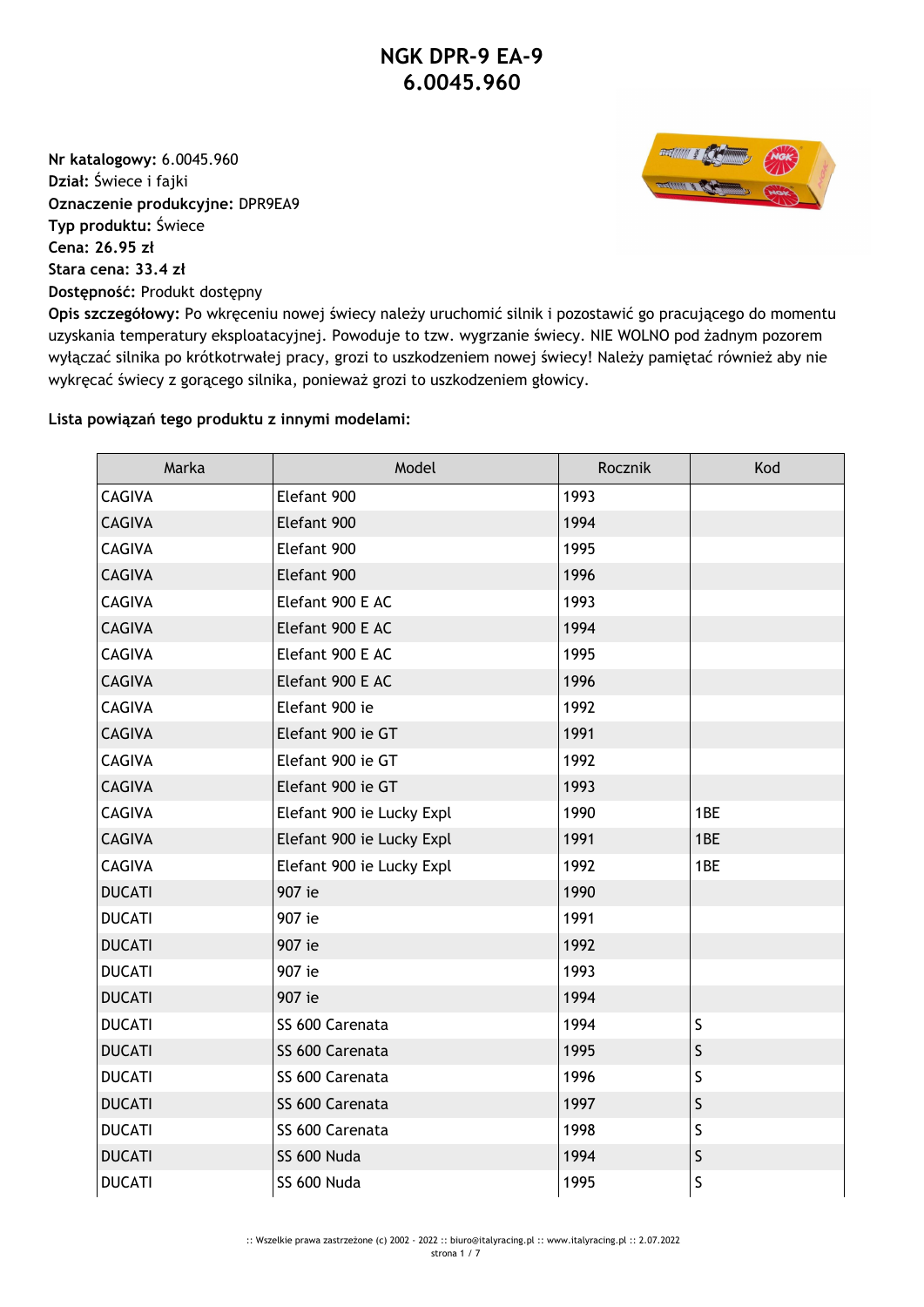| <b>DUCATI</b>   | SS 600 Nuda          | 1996 | $\sf S$          |
|-----------------|----------------------|------|------------------|
| <b>DUCATI</b>   | SS 600 Nuda          | 1997 | S                |
| <b>HONDA</b>    | CB 1000 F Super Four | 1993 | <b>SC30</b>      |
| <b>HONDA</b>    | CB 1000 F Super Four | 1994 | <b>SC30</b>      |
| <b>HONDA</b>    | CB 1000 F Super Four | 1995 | <b>SC30</b>      |
| <b>HONDA</b>    | CB 1000 F Super Four | 1996 | <b>SC30</b>      |
| <b>HONDA</b>    | CB 1300 F            | 2003 | <b>SC54</b>      |
| <b>HONDA</b>    | CB 1300 F            | 2004 | <b>SC54</b>      |
| <b>HONDA</b>    | CB 1300 F            | 2005 |                  |
| <b>HONDA</b>    | <b>CBR 1000 F</b>    | 1987 | <b>SC21</b>      |
| <b>HONDA</b>    | <b>CBR 1000 F</b>    | 1988 | <b>SC21</b>      |
| <b>HONDA</b>    | <b>CBR 1000 F</b>    | 1989 | <b>SC24</b>      |
| <b>HONDA</b>    | <b>CBR 1000 F</b>    | 1990 | <b>SC24</b>      |
| <b>HONDA</b>    | <b>CBR 1000 F</b>    | 1991 | <b>SC24</b>      |
| <b>HONDA</b>    | <b>CBR 1000 F</b>    | 1992 | <b>SC24</b>      |
| <b>HONDA</b>    | <b>CBR 1000 F</b>    | 1993 | <b>SC24</b>      |
| <b>HONDA</b>    | <b>CBR 1000 F</b>    | 1994 | <b>SC24</b>      |
| <b>HONDA</b>    | <b>CBR 1000 F</b>    | 1995 | <b>SC24</b>      |
| <b>HONDA</b>    | <b>CBR 1000 F</b>    | 1996 | <b>SC24</b>      |
| <b>HONDA</b>    | <b>CBR 1000 F</b>    | 1997 | SC24             |
| <b>HONDA</b>    | <b>CBR 1000 F</b>    | 1998 | <b>SC24</b>      |
| <b>HONDA</b>    | <b>CBR 1000 F</b>    | 1999 | SC24             |
| <b>HONDA</b>    | <b>CBR 1000 F</b>    | 2000 | <b>SC24</b>      |
| <b>HONDA</b>    | <b>CBR 600 F</b>     | 1989 | PC <sub>23</sub> |
| <b>HONDA</b>    | <b>CBR 600 F</b>     | 1990 | PC <sub>23</sub> |
| <b>HONDA</b>    | <b>CBX 650 E</b>     | 1983 | <b>RC13</b>      |
| <b>HONDA</b>    | <b>CBX 650 E</b>     | 1984 | <b>RC13</b>      |
| <b>HONDA</b>    | VF 1000 F2 BoldOr    | 1984 | <b>SC15</b>      |
| <b>HONDA</b>    | VF 1000 F2 BoldOr    | 1985 | <b>SC15</b>      |
| <b>HONDA</b>    | <b>VF 1000 R</b>     | 1985 | <b>SC16</b>      |
| <b>HONDA</b>    | <b>VF 1000 R</b>     | 1986 | <b>SC16</b>      |
| <b>HONDA</b>    | VF 500 F Interceptor | 1984 | <b>PC12</b>      |
| <b>HONDA</b>    | VF 500 F Interceptor | 1985 | <b>PC12</b>      |
| <b>HONDA</b>    | VF 500 F Interceptor | 1986 | <b>PC12</b>      |
| <b>HONDA</b>    | VF 500 F Interceptor | 1987 | <b>PC12</b>      |
| <b>HONDA</b>    | <b>VFR 750 F</b>     | 1986 | <b>RC24</b>      |
| <b>HONDA</b>    | <b>VFR 750 F</b>     | 1987 | <b>RC24</b>      |
| <b>HONDA</b>    | <b>VFR 750 F</b>     | 1988 | <b>RC24</b>      |
| <b>HONDA</b>    | <b>VFR 750 F</b>     | 1989 | <b>RC24</b>      |
| <b>HONDA</b>    | XR 125 L             | 2003 | JD19             |
| <b>HONDA</b>    | XR 125 L             | 2004 | <b>JD19</b>      |
| <b>HONDA</b>    | XR 125 L             | 2005 | JD19             |
| <b>KAWASAKI</b> | GPZ 305 B Belt Drive | 1983 |                  |
| KAWASAKI        | GPZ 305 B Belt Drive | 1984 | <b>EX305B</b>    |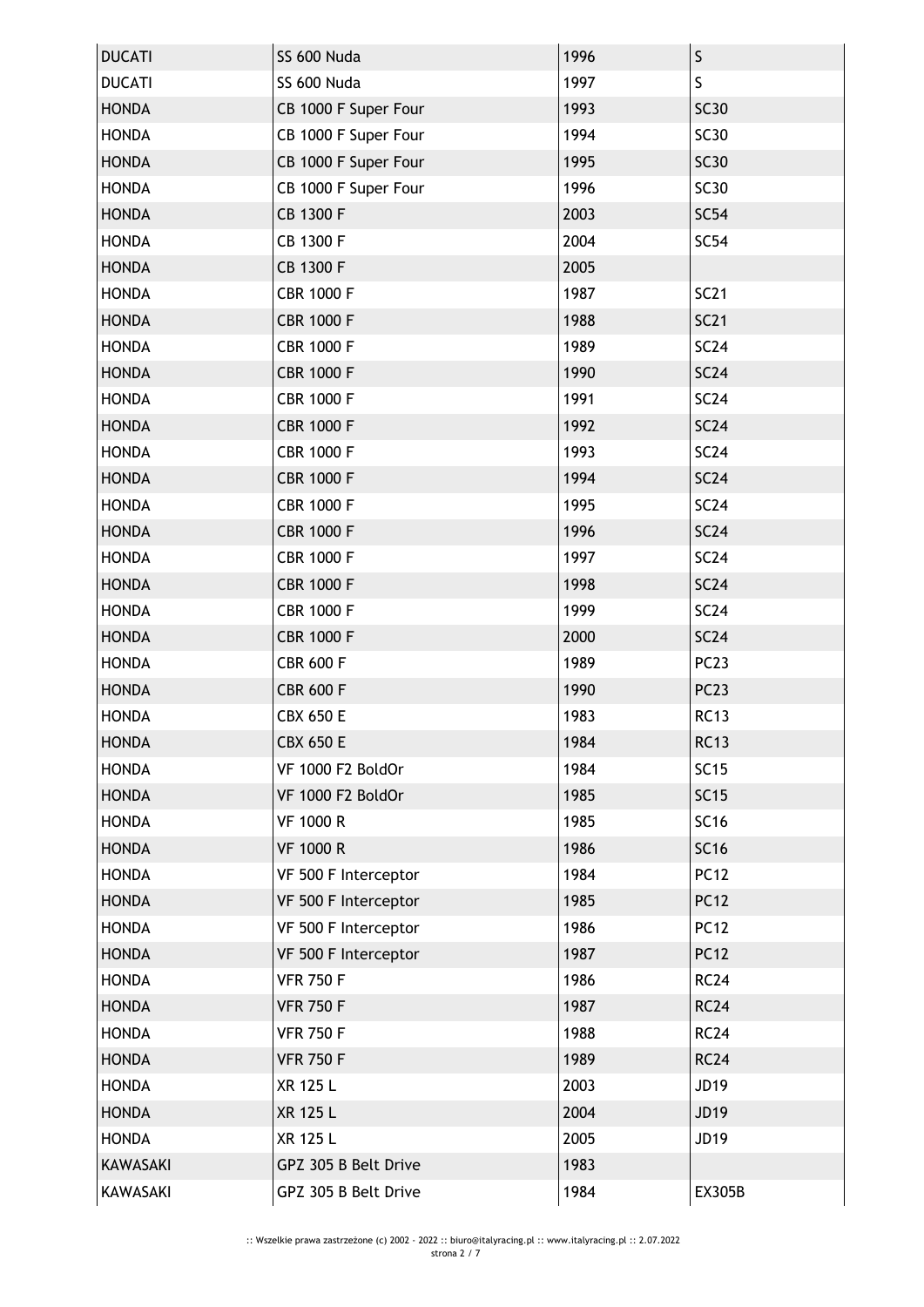| KAWASAKI        | GPZ 305 B Belt Drive | 1985 | <b>EX305B</b> |
|-----------------|----------------------|------|---------------|
| KAWASAKI        | GPZ 305 B Belt Drive | 1986 | <b>EX305B</b> |
| <b>KAWASAKI</b> | GPZ 305 B Belt Drive | 1987 | <b>EX305B</b> |
| KAWASAKI        | GPZ 305 B Belt Drive | 1988 | <b>EX305B</b> |
| <b>KAWASAKI</b> | GPZ 305 B Belt Drive | 1989 | EX305B        |
| KAWASAKI        | GPZ 400 A            | 1985 | <b>ZX400A</b> |
| <b>KAWASAKI</b> | GPZ 550 A Uni Trak   | 1984 | <b>ZX550A</b> |
| KAWASAKI        | GPZ 550 A Uni Trak   | 1985 | <b>ZX550A</b> |
| <b>KAWASAKI</b> | GPZ 550 A Uni Trak   | 1986 | <b>ZX550A</b> |
| KAWASAKI        | GPZ 550 A Uni Trak   | 1987 | <b>ZX550A</b> |
| <b>KAWASAKI</b> | GPZ 550 A Uni Trak   | 1988 | <b>ZX550A</b> |
| KAWASAKI        | GPZ 550 A Uni Trak   | 1989 | <b>ZX550A</b> |
| <b>KAWASAKI</b> | <b>KLR 250 D</b>     | 1984 | <b>KL250D</b> |
| KAWASAKI        | <b>KLR 250 D</b>     | 1985 | <b>KL250D</b> |
| <b>KAWASAKI</b> | <b>KLR 250 D</b>     | 1986 | <b>KL250D</b> |
| KAWASAKI        | <b>KLR 250 D</b>     | 1987 | <b>KL250D</b> |
| <b>KAWASAKI</b> | <b>KLR 250 D</b>     | 1988 | <b>KL250D</b> |
| KAWASAKI        | <b>KLR 250 D</b>     | 1989 | KL250D        |
| <b>KAWASAKI</b> | <b>KLR 250 D</b>     | 1990 | <b>KL250D</b> |
| KAWASAKI        | <b>KLR 250 D</b>     | 1991 | <b>KL250D</b> |
| <b>KAWASAKI</b> | <b>KLR 250 D</b>     | 1992 | <b>KL250D</b> |
| KAWASAKI        | <b>KLR 250 D</b>     | 1993 |               |
| <b>KAWASAKI</b> | <b>KLR 250 D</b>     | 1994 |               |
| KAWASAKI        | <b>KLR 250 D</b>     | 1995 |               |
| KAWASAKI        | <b>KLR 250 D</b>     | 1996 |               |
| <b>KAWASAKI</b> | <b>KLR 250 D</b>     | 1997 |               |
| <b>KAWASAKI</b> | <b>KLR 250 D</b>     | 1998 |               |
| <b>KAWASAKI</b> | Z 305 GP A           | 1983 | <b>EX305A</b> |
| <b>KAWASAKI</b> | Z 400 FB             | 1984 | <b>ZR400B</b> |
| <b>LAVERDA</b>  | 668                  | 1996 |               |
| <b>LAVERDA</b>  | 668                  | 1997 |               |
| <b>LAVERDA</b>  | Ghost 650            | 1997 |               |
| <b>LAVERDA</b>  | Ghost 668            | 1998 |               |
| <b>LAVERDA</b>  | Ghost Strike 668     | 1998 |               |
| <b>LAVERDA</b>  | Sport 650            | 1994 |               |
| <b>LAVERDA</b>  | Sport 650            | 1995 |               |
| MZ/MUZ          | Baghira 660          | 1997 |               |
| MZ/MUZ          | Baghira 660          | 1998 | MUZ660E       |
| MZ/MUZ          | Baghira 660          | 1999 | MUZ660E       |
| MZ/MUZ          | Baghira 660          | 2000 | MUZ660E       |
| MZ/MUZ          | Baghira 660          | 2001 | MUZ660E       |
| MZ/MUZ          | Baghira 660          | 2002 | MUZ660E       |
| MZ/MUZ          | Baghira 660          | 2003 | MUZ660E       |
| MZ/MUZ          | Baghira 660          | 2004 | MUZ660E       |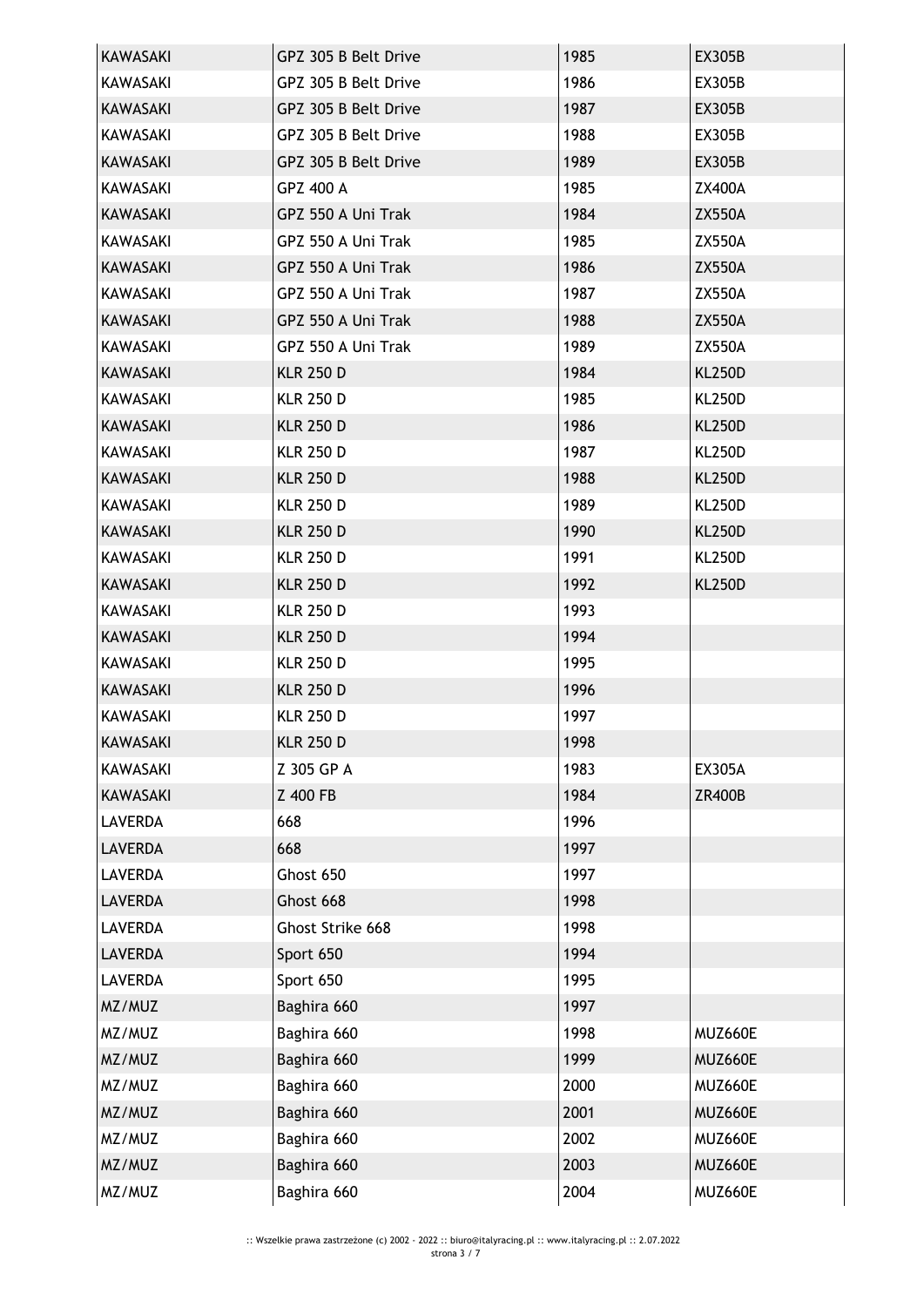| MZ/MUZ | Baghira 660            | 2005 |               |
|--------|------------------------|------|---------------|
| MZ/MUZ | Baghira 660            | 2006 |               |
| MZ/MUZ | Baghira 660 Panther    | 2000 | MUZ660E       |
| MZ/MUZ | Baghira 660 Panther    | 2001 | MUZ660E       |
| MZ/MUZ | Baghira 660 Panther    | 2002 | MUZ660E       |
| MZ/MUZ | Baghira 660 Panther    | 2003 | MUZ660E       |
| MZ/MUZ | Baghira 660 Panther    | 2004 | MUZ660E       |
| MZ/MUZ | Baghira 660 Panther    | 2005 |               |
| MZ/MUZ | Baghira 660 Panther    | 2006 |               |
| MZ/MUZ | Baghira 660 Streetmoto | 2000 | MUZ660E       |
| MZ/MUZ | Baghira 660 Streetmoto | 2001 | MUZ660E       |
| MZ/MUZ | Baghira 660 Streetmoto | 2002 | MUZ660E       |
| MZ/MUZ | Baghira 660 Streetmoto | 2003 | MUZ660E       |
| MZ/MUZ | Baghira 660 Streetmoto | 2004 | MUZ660E       |
| MZ/MUZ | Baghira 660 Streetmoto | 2005 |               |
| MZ/MUZ | Baghira 660 Streetmoto | 2006 |               |
| MZ/MUZ | Mastiff 660            | 1998 | MUZ660E       |
| MZ/MUZ | Mastiff 660            | 1999 | MUZ660E       |
| MZ/MUZ | Mastiff 660            | 2000 | MUZ660E       |
| MZ/MUZ | Mastiff 660            | 2001 | MUZ660E       |
| MZ/MUZ | Mastiff 660            | 2002 | MUZ660E       |
| MZ/MUZ | Mastiff 660            | 2003 | MUZ660E       |
| MZ/MUZ | Mastiff 660            | 2004 | MUZ660E       |
| MZ/MUZ | Mastiff 660            | 2006 |               |
| MZ/MUZ | Skorpion 660           | 1994 |               |
| MZ/MUZ | Skorpion 660           | 1995 |               |
| MZ/MUZ | Skorpion 660           | 1996 |               |
| MZ/MUZ | Skorpion 660           | 1997 |               |
| MZ/MUZ | Skorpion 660           | 1998 |               |
| MZ/MUZ | Skorpion 660           | 1999 |               |
| MZ/MUZ | Skorpion 660           | 2000 |               |
| MZ/MUZ | Skorpion 660           | 2001 |               |
| MZ/MUZ | Skorpion 660 Cup       | 1999 | <b>MUZ660</b> |
| MZ/MUZ | Skorpion 660 Replica   | 1995 | <b>MUZ660</b> |
| MZ/MUZ | Skorpion 660 Replica   | 1996 | <b>MUZ660</b> |
| MZ/MUZ | Skorpion 660 Replica   | 1997 | <b>MUZ660</b> |
| MZ/MUZ | Skorpion 660 Replica   | 1998 | <b>MUZ660</b> |
| MZ/MUZ | Skorpion 660 Replica   | 1999 | <b>MUZ660</b> |
| MZ/MUZ | Skorpion 660 Sport     | 1994 | <b>MUZ660</b> |
| MZ/MUZ | Skorpion 660 Sport     | 1995 | <b>MUZ660</b> |
| MZ/MUZ | Skorpion 660 Sport     | 1996 | <b>MUZ660</b> |
| MZ/MUZ | Skorpion 660 Sport     | 1997 | <b>MUZ660</b> |
| MZ/MUZ | Skorpion 660 Sport     | 1998 | <b>MUZ660</b> |
| MZ/MUZ | Skorpion 660 Sport     | 1999 | <b>MUZ660</b> |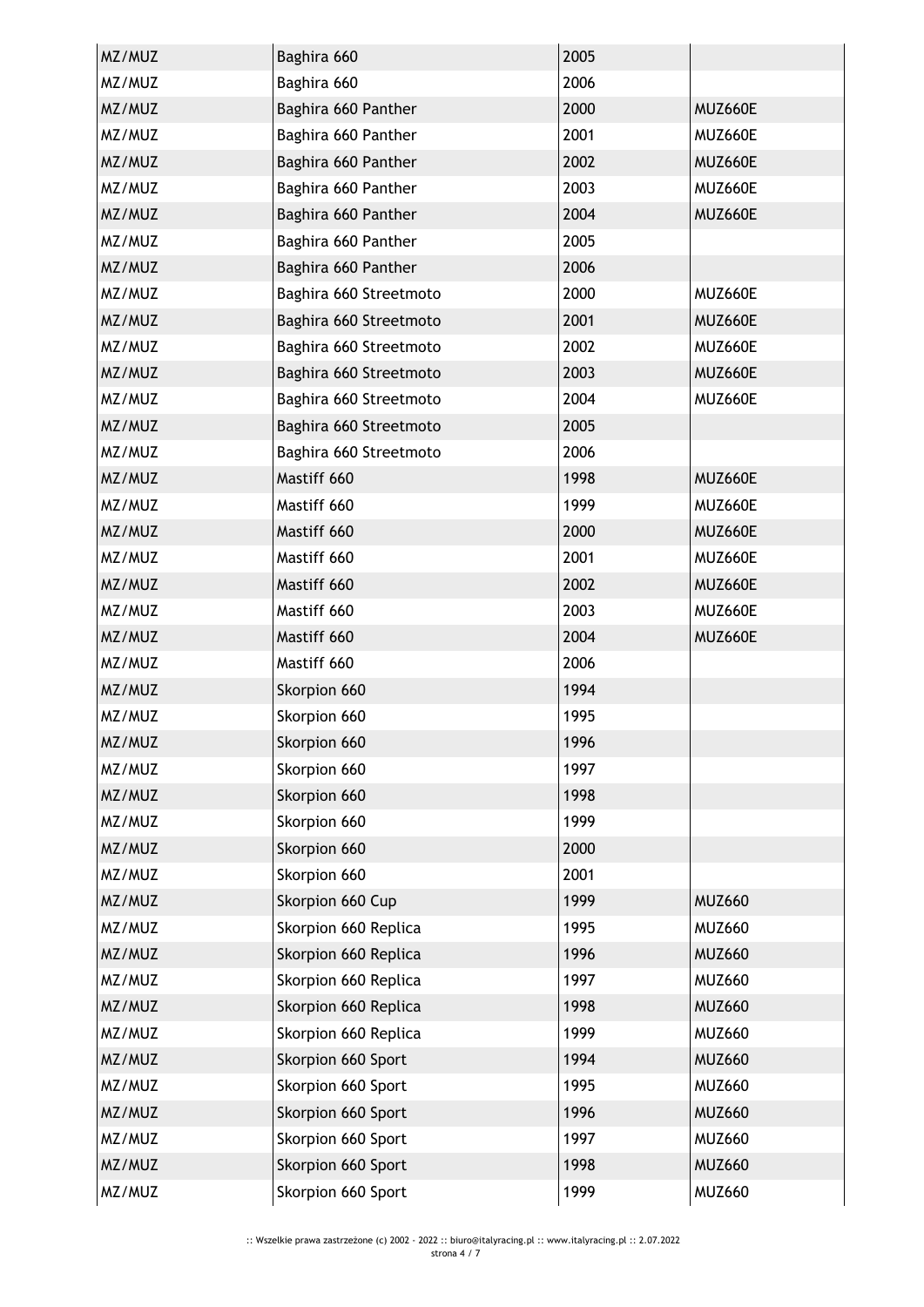| MZ/MUZ        | Skorpion 660 Tour      | 1994 | <b>MUZ660</b> |
|---------------|------------------------|------|---------------|
| MZ/MUZ        | Skorpion 660 Tour      | 1995 | <b>MUZ660</b> |
| MZ/MUZ        | Skorpion 660 Tour      | 1996 | <b>MUZ660</b> |
| MZ/MUZ        | Skorpion 660 Tour      | 1997 | <b>MUZ660</b> |
| MZ/MUZ        | Skorpion 660 Tour      | 1998 | <b>MUZ660</b> |
| MZ/MUZ        | Skorpion 660 Tour      | 1999 | <b>MUZ660</b> |
| MZ/MUZ        | Skorpion 660 Tour      | 2000 | <b>MUZ660</b> |
| MZ/MUZ        | Skorpion 660 Tour      | 2001 | <b>MUZ660</b> |
| MZ/MUZ        | Skorpion 660 Traveller | 1996 |               |
| MZ/MUZ        | Skorpion 660 Traveller | 1997 |               |
| MZ/MUZ        | Skorpion 660 Traveller | 1998 |               |
| MZ/MUZ        | Skorpion 660 Traveller | 1999 |               |
| MZ/MUZ        | Skorpion 660 Traveller | 2000 |               |
| MZ/MUZ        | Skorpion 660 Traveller | 2001 | <b>MUZ660</b> |
| MZ/MUZ        | Supermoto 660          | 2006 |               |
| MZ/MUZ        | Supermoto 660          | 2007 |               |
| MZ/MUZ        | Supermoto 660          | 2008 |               |
| MZ/MUZ        | Supermoto 660 S        | 2006 |               |
| MZ/MUZ        | Supermoto 660 S        | 2007 |               |
| MZ/MUZ        | Supermoto 660 S        | 2008 |               |
| <b>SUZUKI</b> | DR 350                 | 1990 | DK41A         |
| <b>SUZUKI</b> | DR 350                 | 1991 | DK41A         |
| <b>SUZUKI</b> | DR 350                 | 1992 | DK41A         |
| <b>SUZUKI</b> | DR 350                 | 1993 | DK41A         |
| <b>SUZUKI</b> | DR 350 S               | 1990 | SK42B         |
| <b>SUZUKI</b> | DR 350 S               | 1991 | SK42B         |
| <b>SUZUKI</b> | DR 350 S               | 1992 | SK42B         |
| <b>SUZUKI</b> | DR 350 S               | 1993 | SK42B         |
| <b>SUZUKI</b> | DR 350 SH              | 1992 |               |
| <b>SUZUKI</b> | DR 350 SH              | 1993 |               |
| <b>SUZUKI</b> | DR 600 R Dakar         | 1986 | <b>SN41A</b>  |
| <b>SUZUKI</b> | DR 600 R Dakar         | 1987 | <b>SN41A</b>  |
| <b>SUZUKI</b> | DR 600 R Dakar         | 1988 | <b>SN41A</b>  |
| <b>SUZUKI</b> | DR 600 R Dakar         | 1989 | <b>SN41A</b>  |
| <b>SUZUKI</b> | DR 600 S               | 1985 | SN41AD        |
| <b>SUZUKI</b> | DR 600 S               | 1986 | SN41AD        |
| <b>SUZUKI</b> | DR 600 S               | 1987 | SN41AD        |
| <b>SUZUKI</b> | DR 600 S               | 1988 | SN41AD        |
| <b>SUZUKI</b> | DR 600 S               | 1989 | SN41AD        |
| <b>SUZUKI</b> | DR 650 R               | 1990 | SP41B         |
| <b>SUZUKI</b> | DR 650 R               | 1991 | SP41B         |
| <b>SUZUKI</b> | DR 650 R               | 1992 | SP44B         |
| <b>SUZUKI</b> | DR 650 R               | 1993 | SP44B         |
| <b>SUZUKI</b> | DR 650 R               | 1994 | SP44B         |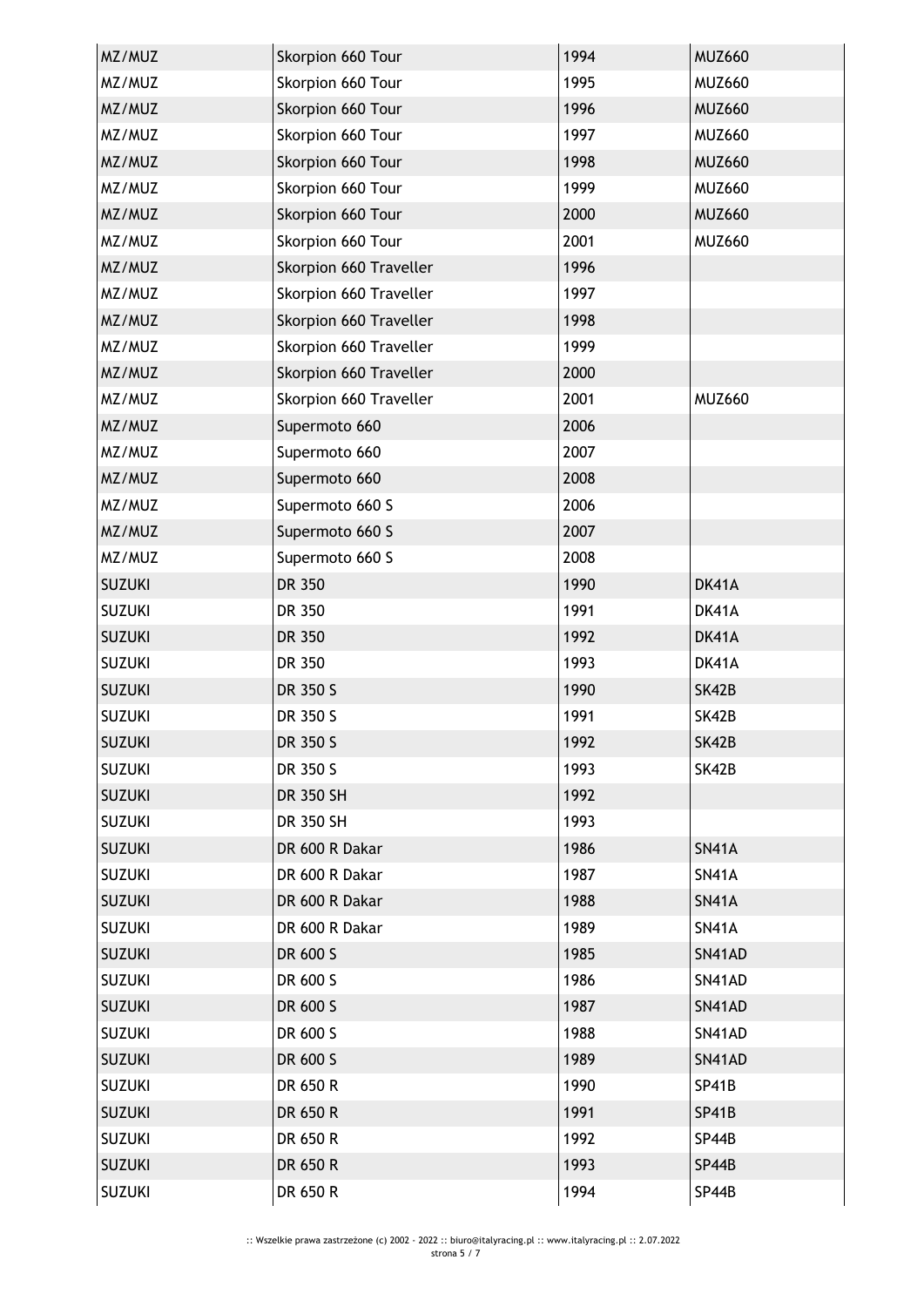| <b>SUZUKI</b>  | DR 650 R          | 1995 | SP44B         |
|----------------|-------------------|------|---------------|
| <b>SUZUKI</b>  | DR 650 R Dakar    | 1990 | <b>SP41B</b>  |
| <b>SUZUKI</b>  | DR 650 R Dakar    | 1991 | <b>SP41B</b>  |
| <b>SUZUKI</b>  | DR 650 RE         | 1994 | SP45B         |
| <b>SUZUKI</b>  | DR 650 RE         | 1995 | SP45B         |
| <b>SUZUKI</b>  | DR 650 RS         | 1990 | SP42B         |
| <b>SUZUKI</b>  | DR 650 RS         | 1991 | SP42B         |
| <b>SUZUKI</b>  | DR 650 RS         | 1992 |               |
| <b>SUZUKI</b>  | DR 650 RS         | 1993 |               |
| <b>SUZUKI</b>  | DR 650 RS         | 1994 |               |
| <b>SUZUKI</b>  | <b>DR 650 RS</b>  | 1995 |               |
| <b>SUZUKI</b>  | DR 650 RS         | 1996 |               |
| <b>SUZUKI</b>  | DR 650 RSE        | 1991 | SP43B         |
| <b>SUZUKI</b>  | DR 650 RSE        | 1992 | SP43B         |
| <b>SUZUKI</b>  | <b>DR 650 RSE</b> | 1993 | SP43B         |
| <b>SUZUKI</b>  | <b>DR 650 RSE</b> | 1994 | SP43B         |
| <b>SUZUKI</b>  | DR 650 RSE        | 1995 | SP43B         |
| <b>SUZUKI</b>  | <b>DR 650 RSE</b> | 1996 | SP43B         |
| <b>SUZUKI</b>  | DR 650 SE         | 1996 | <b>SP46B</b>  |
| <b>SUZUKI</b>  | DR 650 SE         | 1997 | SP46B         |
| <b>SUZUKI</b>  | DR 750 S Big      | 1988 | <b>SR41B</b>  |
| <b>SUZUKI</b>  | DR 750 S Big      | 1989 | SR41B         |
| <b>SUZUKI</b>  | DR 800 S Big      | 1990 | <b>SR42B</b>  |
| <b>SUZUKI</b>  | DR 800 S Big      | 1991 | SR43B         |
| <b>SUZUKI</b>  | DR 800 S Big      | 1992 | SR43B         |
| <b>SUZUKI</b>  | DR 800 S Big      | 1993 | SR43B         |
| <b>SUZUKI</b>  | DR 800 S Big      | 1994 | SR43B         |
| <b>SUZUKI</b>  | DR 800 S Big      | 1995 | SR43B         |
| <b>SUZUKI</b>  | DR 800 S Big      | 1996 | SR43B         |
| <b>SUZUKI</b>  | DR 800 S Big      | 1997 | SR43B         |
| <b>SUZUKI</b>  | DR 800 S Big      | 1998 | SR43B         |
| <b>SUZUKI</b>  | DR 800 S Big      | 1999 | SR43B         |
| <b>TRIUMPH</b> | Legend 900 TT     | 1998 |               |
| <b>TRIUMPH</b> | Legend 900 TT     | 1999 | <b>T309RT</b> |
| <b>TRIUMPH</b> | Legend 900 TT     | 2000 | <b>T309RT</b> |
| <b>TRIUMPH</b> | Legend 900 TT     | 2001 | <b>T309RT</b> |
| YAMAHA         | <b>SZR 660</b>    | 1996 | 4SU           |
| YAMAHA         | <b>TDM 850</b>    | 1991 | 3VD           |
| YAMAHA         | <b>TDM 850</b>    | 1992 | 3VD           |
| YAMAHA         | <b>TDM 850</b>    | 1993 | 3VD           |
| YAMAHA         | <b>TDM 850</b>    | 1994 | 3VD           |
| YAMAHA         | <b>TDM 850</b>    | 1995 | 3VD           |
| YAMAHA         | <b>TDM 850</b>    | 1996 | 4TX           |
| YAMAHA         | <b>TDM 850</b>    | 1997 | 4TX           |